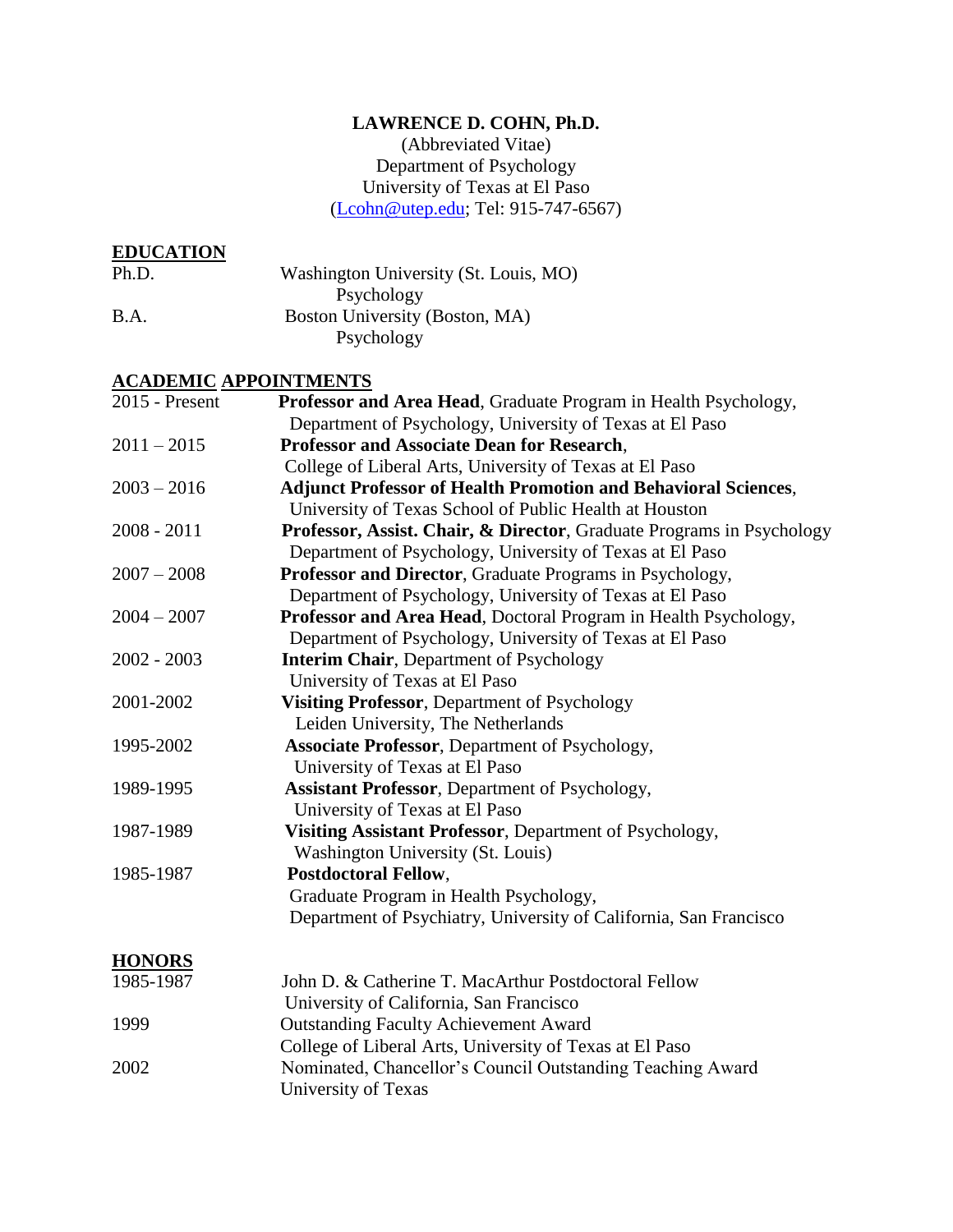### **FUNDED GRANTS**

| 2011-2016 | <b>Co-Sub-Project Director</b> (with J. Amastae): Using Language Samples to     |
|-----------|---------------------------------------------------------------------------------|
|           | Identify Adults at Risk for Drug Use Escalation. National Institute of          |
|           | Drug Abuse [Grant Number: 1R24DA029989-01; Dr. Edward                           |
|           | Castaneda, PI, Vulnerability Issues in Drug Abuse (VIDA)].                      |
| 2005-2006 | <b>Principal Investigator:</b> Evaluating DWI Interventions that target El Paso |
|           | Youth. Center for Border Health Research, Paso del Norte Health                 |
|           | Foundation. \$74,445.                                                           |
| 1999-2000 | <b>Principal Investigator:</b> Safety Belt Intervention in Border               |
|           | Communities. Texas Department of Transportation. \$130,160.                     |
| 1998-1999 | <b>Principal Investigator:</b> A Community-Wide Intervention to Increase        |
|           | Seatbelt Use Among Hispanic Children and Adults Living in a                     |
|           | Border Community. Texas Department of Transportation.                           |
|           | \$235,502.                                                                      |
| 1998-2002 | <b>Program Director:</b> Career Opportunities in Research (COR)                 |
|           | Training. National Institute of Mental Health, \$445,557.                       |
| 1996-1997 | <b>Principal Investigator:</b> Development of a Program to Encourage            |
|           | Safety Feature Usage for the Texas Border Communities. Texas                    |
|           | Department of Transportation, \$82,059.                                         |
| 1990-1993 | <b>Principal Investigator:</b> Perceived Susceptibility to Harm During          |
|           | Adolescence. National Institute of Mental Health, \$157,741.                    |

# **GRANTS UNDER REVIEW**

Title: "Phase II of BUILDing SCHOLARS". Proposal submitted to the National Institutes of Health. Role: Principal Investigator (of a team of 8 PI's). Amount: \$17,941,149. Proposed funding period: July 1 2019- June 30, 2024. National Institutes of Health.

# **PROFESSIONAL ACTIVITIES**

| Ad Hoc Reviewer:         | Health Psychology; Developmental Psychology; Journal of          |
|--------------------------|------------------------------------------------------------------|
| (since 1995)             | Adolescent Health; Journal of Pediatrics; Journal of Early       |
|                          | Adolescence; Journal of Research in Personality; Journal         |
|                          | of Personality Assessment; Journal of Social Behavior and        |
|                          | Personality; Psychological Reports/Perceptual and Motor Skills;  |
|                          | Sex Roles; Journal of Social and Clinical Psychology; Systematic |
|                          | Reviews; Preventive Medicine; Preventive Medicine Reports;       |
|                          | Family Practice; Revista Mexicana de Psicología; Oxford Research |
|                          | Encyclopedia of Communication                                    |
| <b>External Reviewer</b> | Psychology Undergraduate Program                                 |
|                          | College of Arts and Sciences,                                    |
|                          | Texas A & M, Corpus Christi, Texas, April 2006                   |
|                          | Killam Research Fellowship                                       |
|                          | Canada Council for the Arts, Ottawa, Ontario, September 2006     |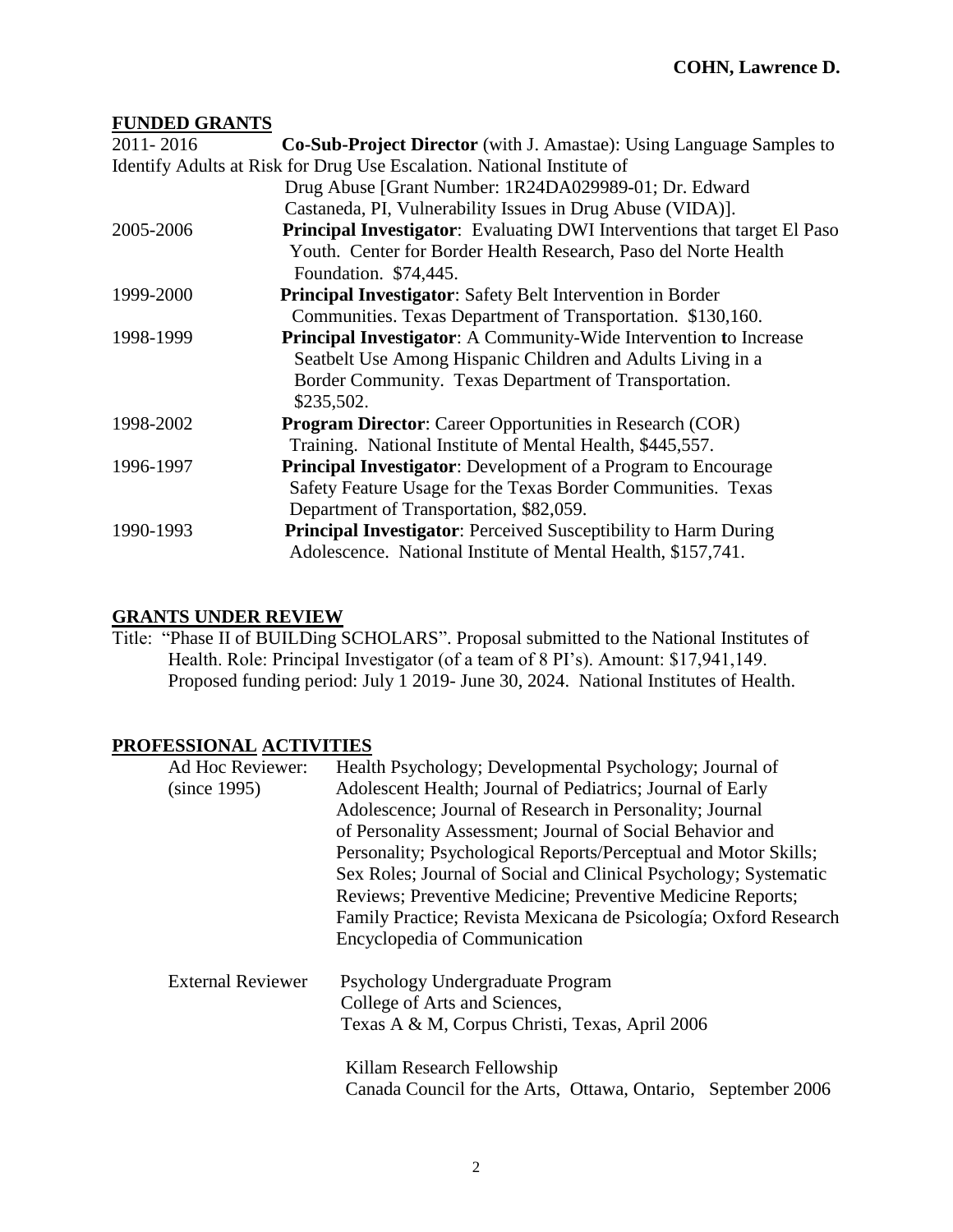### **PUBLICATIONS**

- Frietze, G. & **Cohn**, L.D. (2018). Texting and tombstone: impact of mortality salience on risky driving intentions. *Transportation Research Part F: Traffic Psychology and Behaviour*, 59, 1-11.
- Gutierrez, K.M., & **Cohn**, L.D. (2018). Perceived risk of emerging recreational drugs: impact of anecdotal and statistical evidence. *Journal of Drug Issues*, 48(3), 435-451.
- **Cohn**, L.D. (2015). Loevinger, Jane (1918-2008**).** In *The Encyclopedia of Clinical Psychology.* Robin L. Cautin & Scott O. Lilienfeld (Eds), Publisher: Wiley-Blackwell.
- **Cohn**, L.D., & Esparza del Villar, Ó. A. (2015). Fatalism and health behavior: a meta-analytic review (in English). *Colección Reportes Técnicos de Investigación* ISBN:978-607-7953-80-7 Serie ICSA, Vol. 26. ISBN: 978-607-520-145-0. Universidad Autónoma de Ciudad Juárez, Ciudad Juárez, México [www.uacj.mx/DGDCDC/SP/Documents/RTI/2015/ICSA/-](http://www.uacj.mx/DGDCDC/SP/Documents/RTI/2015/ICSA/-) Fatalism.pdf.
- Sporer, LS., & **Cohn**, LD (2011). Meta-analysis. In B. Rosenfeld & S. J. Penrod (Eds), *Research methods in forensic psychology*. New York: John Wiley & Sons.
- Lee, HS, & **Cohn**, LD (2010). Assessing coping strategies by analyzing expressive writing samples. Stress and Health, 26, 250-260.
- **Cohn,** L.D., Cortes Vazquez, M.E., & Alvarez, A. (2009). Quantifying risk: verbal probability expressions in Spanish and English. *American Journal of Health Behavior*, 33 (3) 244-255.
- **Cohn,** L.D., & Westenberg P.M. (2004). Intelligence and Maturity: Meta-analytic Evidence for the Incremental and Discriminant Validity of Loevinger's Measure of Ego Development. *Journal of Personality and Social Psychology*, 86, 760-772.
- Westenberg, P.M., Hauser, S.T. , & **Cohn**, L.D. (2004). Sentence completion measurement of psychosocial maturity. In M. Hilsenroth (Ed) *Comprehensive handbook of psychological assessment: Personality Assessment*, pp. 595-616. New York: John Wiley & Sons.
- **Cohn**, L.D. & Becker, B.J. (2003). How meta-analysis increases statistical power.  *Psychological Methods*, 8, 243-253.
- **Cohn**, L.D., Hernandez, D., Byrd, T., & Cortes, M. (2002). A program to increase seatbelt use along the Texas-Mexico border. *American Journal of Public Health*, 92, 1918-1920.
- Parada, M., **Cohn**, L.D., Gonzalez, E., Byrd, T., & Cortes, M. (2001). The validity of self-reported seatbelt use: Hispanic and non-Hispanic drivers in El Paso. *Accident Analysis and Prevention*, 33, 139-143.
- Byrd, T., **Cohn**, L.D., Gonzalez, E., Parada, M., Hernandez, M., & Cortes, M. (1999). Seatbelt use and belief in destiny among Hispanic and non-Hispanic drivers. Accident Analysis & Prevention, 31, 63-65.
- **Cohn**, L.D. (1998). Age trends in personality development: a quantitative review. In P.M. Westenberg, A. Blasi, & L.D. Cohn (Eds.) *Personality Development: Theoretical, Empirical, and Clinical Investigations of Loevinger's Conception of Ego Development*. New Jersey: Lawrence Erlbaum.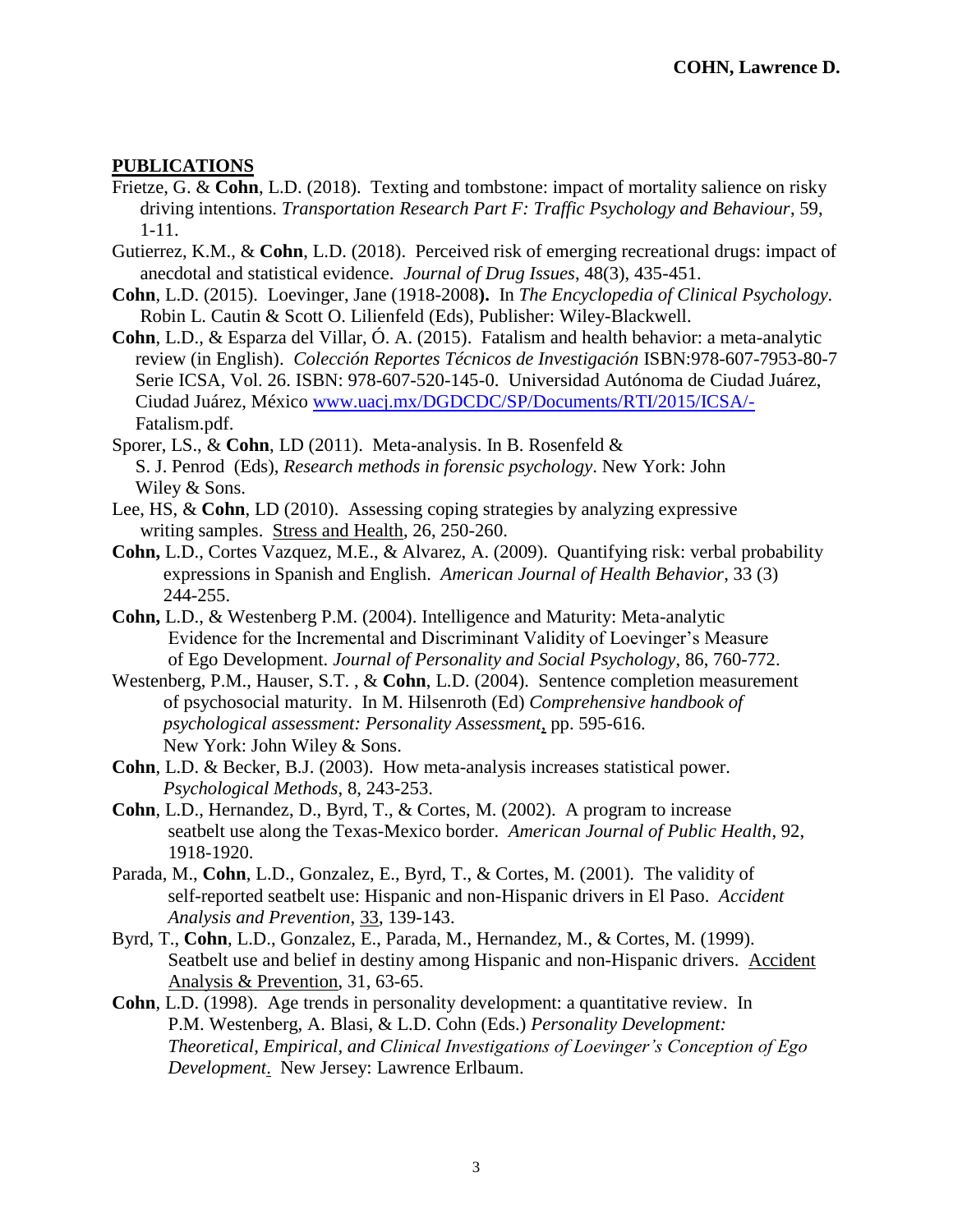- Westenberg, P.M., Blasi, A., & **Cohn**, L.D. (1998). Introduction: contributions and controversies. In P.M. Westenberg, A. Blasi, & L.D. Cohn (Eds.), *Personality Development: Theoretical, Empirical, and Clinical Investigations of Loevinger's Conception of Ego Development*. New Jersey: Lawrence Erlbaum.
- Loevinger, J., & **Cohn**, L.D. (1998). Revision of the SCT: Creating Form 81. In J. Loevinger (Ed.) *Technical Foundations for Measuring Ego Development*. New Jersey: Lawrence Erlbaum.
- Westenberg, P.M., Blasi, A., & **Cohn**, L.D. (Eds.) (1998). *Personality Development: Theoretical, Empirical, and Clinical Investigations of Loevinger's Conception of Ego Development*. New Jersey: Lawrence Erlbaum.
- McClure-Martinez, K., & **Cohn**, L.D. (1996). Adolescent and adult mothers' perceptions of hazardous situations for their children. *Journal of Adolescent Health*, 18, 227-231.
- **Cohn**, L.D., Macfarlane, S., Yañez, C., & Imai, W. K. (1995). Risk perception: differences between adolescents and adults. *Health Psychology*, 14, 217-222.
- **Cohn**, L.D., Schydlower, M., Foley, J., & Copeland, R. (1995). Adolescents' misinterpretation of health risk probability expressions. *Pediatrics*, 95, 713-716.
- **Cohn**, L.D., & Adler, N.E. (1992). Female and male perceptions of ideal body shapes: Distorted views among Caucasian college students. *Psychology of Women Quarterly*, 16, 69-79.
- Millstein, S.M., Irwin, C.E., Adler, N.E., **Cohn**, L.D., Kegeles, S., & Dolcini, M. (1992). Health risk behaviors and health concerns among adolescents. *Pediatrics*, 3, 422- 428.
- **Cohn**, L.D. (1991). Sex differences in the course of personality development: A metaanalysis. *Psychological Bulletin*, 109, 252-266.
- Dolcini, M.M., **Cohn**, L.D., Adler, N.E., Millstein, S.M., Irwin, C.E., Kegeles, S.M., & Stone, G. (1989). Adolescent egocentrism and feelings of invulnerability: Are they related? *Journal of Early Adolescence*, 9, 409-418.
- **Cohn**, L.D., Millstein, S.M., Irwin, C.E., Adler, N.E., Kegeles, S.M., & Stone, G. (1988). A comparison of two measures of egocentrism. *Journal of Personality Assessment*, 52, 212-22.
- **Cohn**, L.D., Adler, N.E., Irwin, C.E., Millstein, S.M., Kegeles, S.M., & Stone, G. (1987). Body figure preferences in adolescent males and females. *Journal of Abnormal Psychology*, 96, 270-276.
- Loevinger, J., **Cohn**, L.D., Bonneville, L., Redmore, C., Streich, D., & Sargent, M. (1985). Ego development in college. *Journal of Personality and Social Psychology*, 48, 947-962.

#### **PRESENTATIONS**

- **Cohn**, L.D., Adler, N.E., Irwin, C.E., Millstein, S.M., Kegeles, S. K., & Stone, G. Body figure dissatisfaction in adolescents. Society for Behavioral Medicine, San Francisco, CA, 1986.
- Dolcini, P., **Cohn**, L.D., Adler, N.E., Irwin, C.E., Kegeles, S.M., Millstein, S., & Stone, G. Adolescent egocentrism and risk perception in young adolescents. Society for Adolescent Medicine, Seattle, WA, March 1987.
- Irwin, C.E., Millstein, S.M., Adler, N.E., Kegeles, S.M., **Cohn**, L.D., & Turner, R.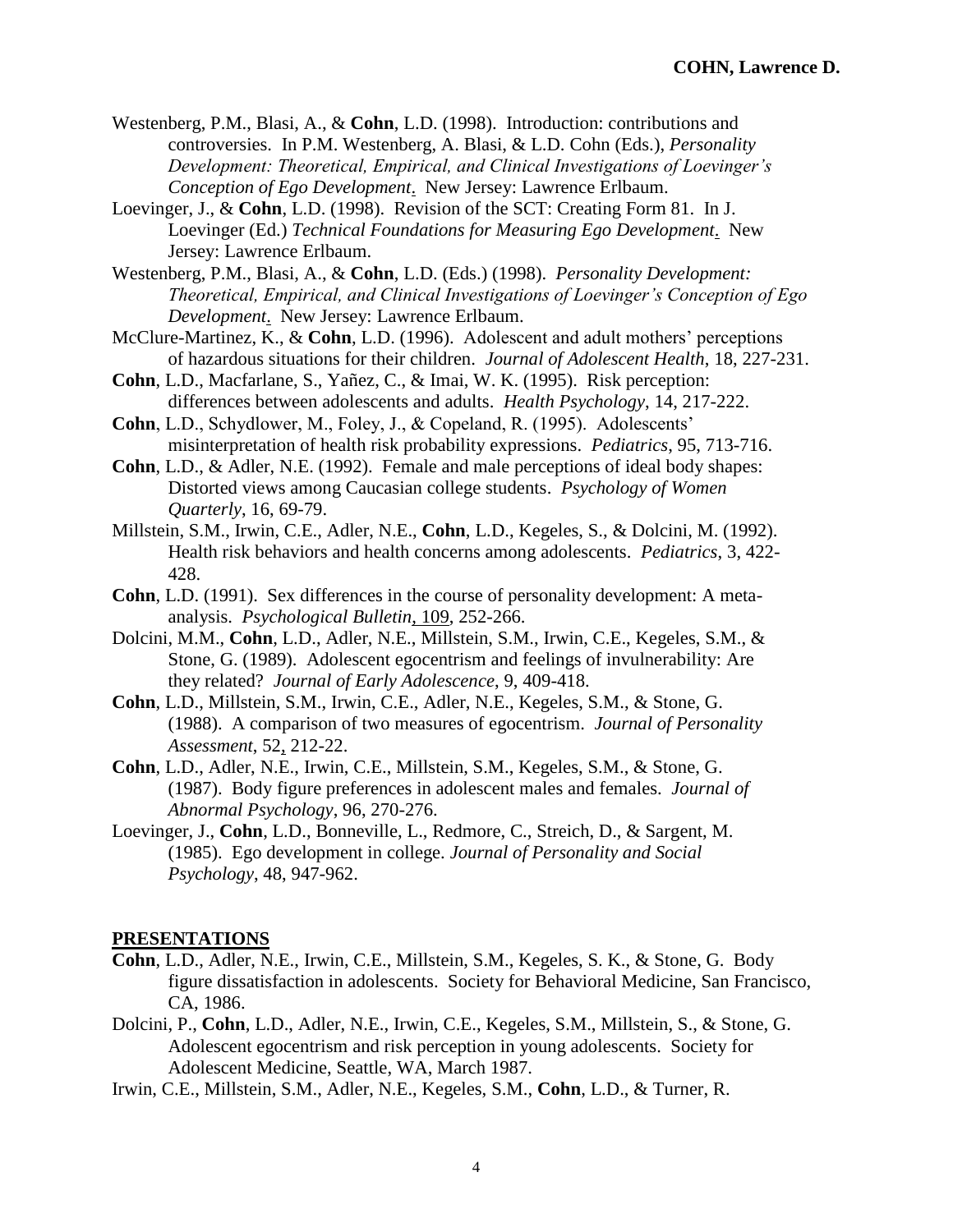Predictors of risk-taking behaviors in early adolescents. Society for Pediatric Research, Washington, DC, May 1988.

- **Cohn**, L.D., Macfarlane, S., & Yañez, C. Unrealistic Optimism in Children and Adolescents. American Psychological Association, San Francisco, August 1991.
- **Cohn**, L.D., Macfarlane, S., Yañez, C., & Imai, W. Perceived Susceptibility to Harm Among Adolescents and Adults. American Psychological Association, Washington, DC, August 1992.
- **Cohn**, L.D., Macfarlane, S., Yañez, C., Imai, W., & Próspero, M. Adolescents' Misperceptions of Probability Expressions. Findings presented at the Annual Meetings of the American Psychological Society, Chicago, June 1993.
- **Cohn**, L.D., Yañez, C., Macfarlane, S., & Imai, W. Unrealistic Optimism Among Adolescents and Their Parents. American Psychological Association, Toronto, Canada, August 1993.
- **Cohn**, L.D., & Yañez, C. Severity of Health Threats and Unrealistic Optimism. Biennial Meetings of the Society for Research on Adolescence. Boston, March 1996.
- **Cohn** L.D. Age Trends in Personality Development: A Quantitative Review. Annual Meetings of the American Psychological Association, Toronto, Canada, August 1996.
- **Cohn**, L.D., Parada, M., & Gonzalez, E. Development of a Program to Encourage Safety Feature Usage for the Texas Border Communities. Research Management Committee Meetings/Texas Department of Transportation, Arlington, Texas, June 1997.
- **Cohn**, L., Próspero, M., Revilla, V., & Alvarez, A. Quantifying Health Risk Probability Terms in Spanish and English. Second Biennial Conference on Minority Issues in Prevention. Tempe, AZ, February 1998.
- Gonzalez, E., **Cohn**, L., Byrd, T., Parada, M., Hernandez, M., & Cortes, M. Seatbelt Use and Belief in Destiny Among Hispanic and non-Hispanic Drivers. Second Biennial Conference on Minority Issues in Prevention, Tempe, AZ, February 1998.
- **Cohn**, L.D. Ego Development and Adolescent Health Behaviors: A Proposed Link. Society for Research on Adolescence, San Diego, CA, February 1998.
- **Cohn**, L.D. Symposium discussant: "What Ego Development Is and Is Not." Washington University, St. Louis, MO, March 1998.
- **Cohn**, L.D. Presenter, Workshop on Adolescent Decision Making, National Research Council, Washington, D.C. January 1998.
- Parada, M., **Cohn**, L.D., Gonzales, E., Byrd, T., & Cortes, M. The validity of selfreported seat belt use: Hispanic and non-Hispanic drivers. Annual Meetings of the American Public Health Association, Chicago, November 1999.
- **Cohn**, L.D., & Westenberg, P.M. The relationship between ego development and intelligence: a meta-analysis. Society for Research on Child Development, 2003 Biennial Meetings, April 24-27, Tampa, Florida.
- **Cohn,** L.D. The relationship between intelligence, health behaviors, and Loevinger's measure of maturity (ego development). Society for Research on Adolescence, Tenth Biennial Meeting, Baltimore, Maryland, March 11-14, 2004.
- **Cohn**, L.D. Intoxication, Maturity and DWI Prevention: Bridging Basic and Applied Research. Department of Health Promotion, College of Health Sciences. University of Texas at El Paso, El Paso, TX . October 2005.
- **Cohn,** L.D., Witt, K., Carrillo, K., Barraza, A., Valenzuela, Y, & Jones, D. Evaluating DWI Interventions that Target El Paso Youth. Center for Border Health Research, El Paso, TX,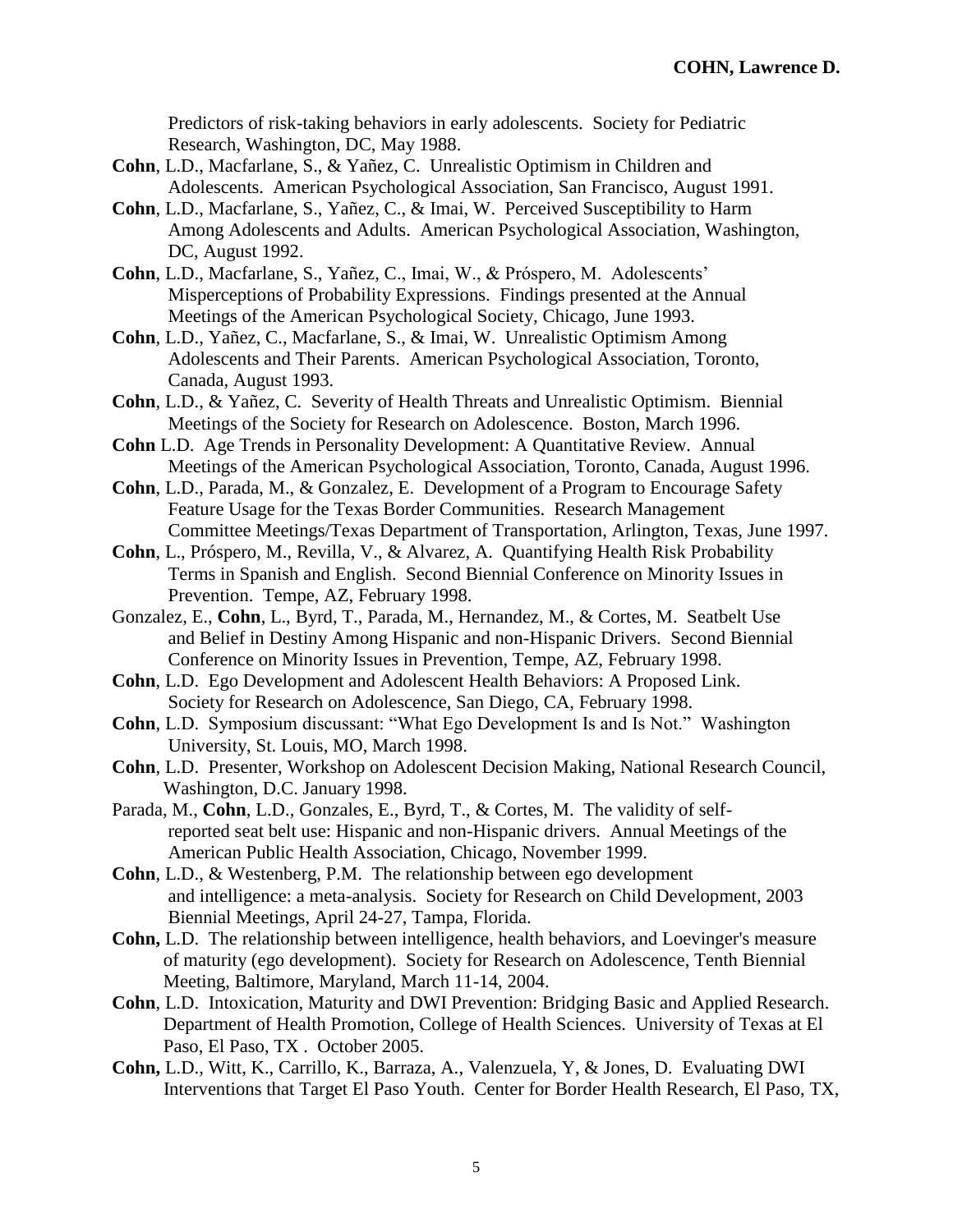October 25 2006.

- **Cohn,** L.D. Evaluating DWI Interventions that Target High Risk Youth. Interdisciplinary Health Forum, University of Texas at El Paso, November 13, 2006.
- Lee, H.S., & **Cohn**, L.D. Assessing Language use and coping strategies in depressed and non depressed college students. Third Annual Conference on Emerging Adulthood, Tucson, AZ, February15 - 16, 2007.
- **Cohn**, L.D. Invited presentation: Meta-analysis. Third Annual Short Course on Epidemiology and Biostatistics for OB/GYN Researchers. Texas Tech University Health Sciences Center at El Paso. March 23, 2007.
- Witt, K, Carrillo, K., & Cohn L. Do college students underestimate their drinking and driving? 2007 Annual Meetings of the Society for Behavioral Medicine, Washington, D.C., March 21- 24, 2007.
- **Cohn**, L.D. The impact of psychological maturity on adolescent risk taking. Invited talk: Expert Meetings: Risks and opportunities in adolescent brain development. Leiden University, Netherlands, May 28- 29, 2007.
- **Cohn**, L.D., & Esparza Del Villar, O.A. Fatalism and health behavior: A meta-analytic review. Findings presented at the 32nd Annual Meeting of the Society of Behavioral Medicine. Washington, D.C., April 27<sup>th</sup>, 2011.
- Frietze, G., & **Cohn**, L.D. Ebola, Risk Perception, and Magical Contagion Beliefs. Findings presented at the 9<sup>th</sup> Annual Conference on Health Communication, Marketing, and Media, Atlanta, GA Aug 11-13 2015.
- Llanes, K.D., & **Cohn**, L.D. Exploring the impact of the sunk cost bias on health threatening behavior. Findings presented at the 9<sup>th</sup> Annual Conference on Health Communication, Marketing, and Media, Atlanta, GA Aug 11-13 2015.
- Coffman, CF, Trimbath, M., Baeza Garcia, **Cohn**, L.D. Twitter Posts, Gist, and the Perceived Risk of Using a Novel Recreational Drug. Findings presented at the 9<sup>th</sup> Annual Conference on Health Communication, Marketing, and Media, Atlanta, GA Aug 11-13 2015.
- Frietze, G, & **Cohn** LD. Factors That Influence the Perceived Risk of Driving Under the influence of Small Amounts of Marijuana and Alcohol (DUI-SAMA). 2018 National Conference on Health Communication, Marketing, and Media. Atlanta Georgia (September  $11 - 13$ ).
- Llanes, K., & **Cohn**, LD. The perceived danger of driving under the influence of small amounts of alcohol and marijuana combined (DUI-SAM). 2018 Annual Meeting of the Society of Judgment and Decision Making, New Orleans (November 17-19, accepted for presentation)

### **TEACHING EXPERIENCE** (Since 1995)

Introduction to Psychology (PSYC 1301) Life Cycle Development (PSYC 2310) Advanced Topics in Developmental Psychology (PSYC 4311) Seminar in Meta-Analysis (Graduate and Undergraduate course; PSYC 4343 & PSYC 6303) Graduate Seminar in Developmental Psychology (Graduate course) Graduate Proseminar II (PSYC 5405: team taught) (Graduate course) Public Health and Community Interventions (Graduate course: PSYC 6352)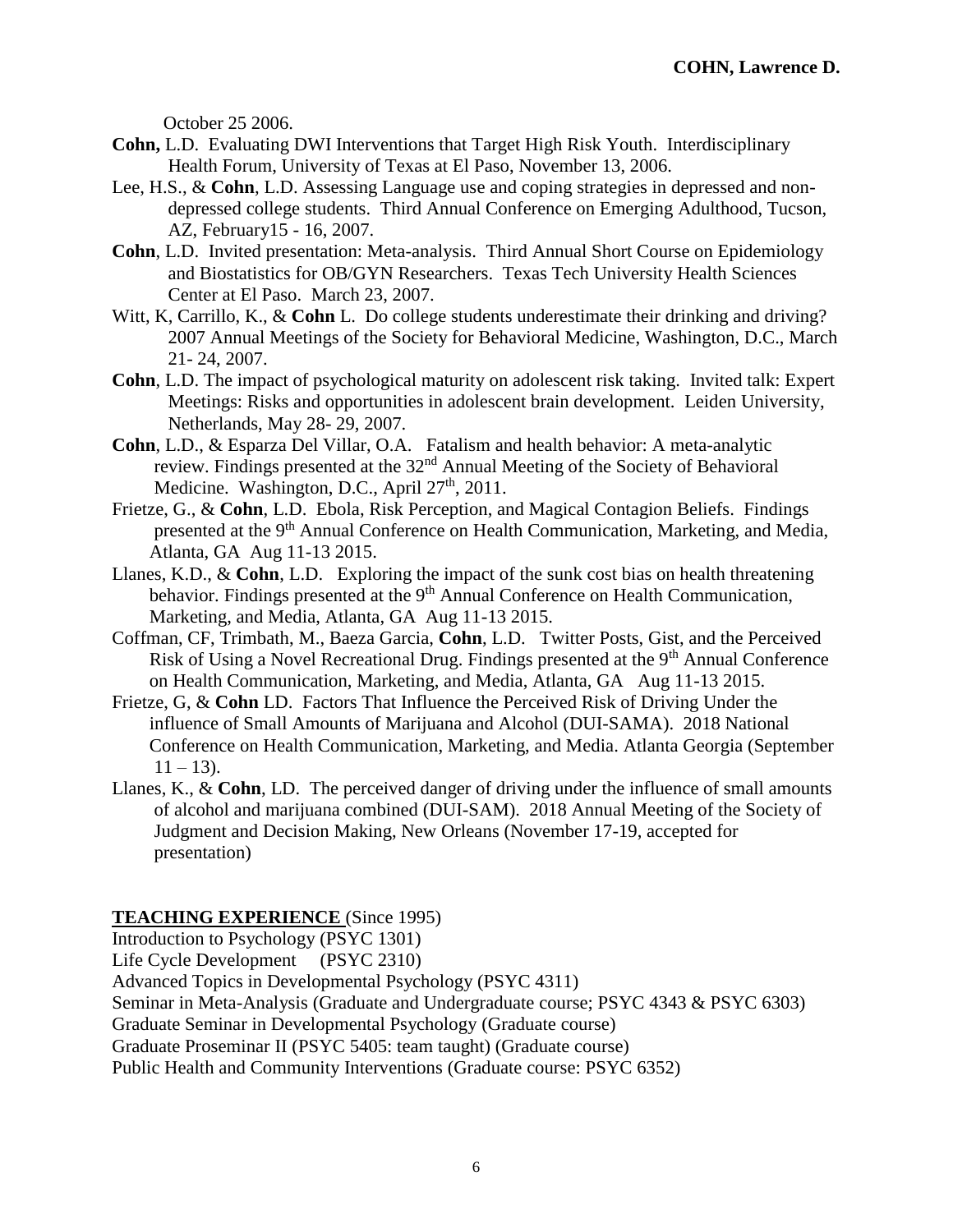# **DISSERTATION COMMITTEES**

 Elizabeth Perez (in progress), Melissa de Roos (in progress), Gabriel Frietze (2018, **Chair**), Katherine Aguirre (2017, **Chair**), Brandt Smith (2016), Skye Woestehoff (2016), Kevin Gutierrez (2014, **Chair)**; Jessica Shenberger (2014), Julie Blow (2014), Jose Cabriales (2014), David Herring (2013), Linsa Jabeen (2013), Marisela Gutierrez (2013), Norma P. Fernandez (2010), Thomas Taylor (2010), Hyoung Lee (2010), Dirk de Heer (2009); Eugenia Gonzalez (2008, **Chair**), Kendra Witt (2008, **Chair**), Oscar Esparza (2008), Jessica Wildermuth (2008), Cathe Lester (2006, **Chair**)), Chris Johnson (2006), Tanya Taylor (2006), Keli Holloway (2006), Azenett Garza (2004), Imelda Alcala (2003), Candace Rutt (2003), Anne Tubb, (2001), Jorge Ramirez (2000)

# **THESIS COMMITTEES**

 Karla Llanes (In progress, **Chair**), Candice Coffman (in progress, **Chair**), Erica Juliana Cardoso (in progress), Melissa de Roos (2017), Reyna Puentes (2017), Landrau Cribbs (2018, **Co-Chair**), Justin Magee, (in progress), Gabriel Frietze (2017, **Chair**) Beatriz Suro Maldonado (2017, **Chair**); Sandra Oviedo Ramirez (2017), Steven Mueller (2018), Nazanin Heydarian (2015, **Co-Chair**), Katherine Aguirre (2013), Francisco Salgado-Garcia (2011), Moira Shaw, Kimberly Carrillo, John Sauceda, Celia Medrano, Natasha Naylor, Monica de la Torre (2006), Oscar Esparza (2005), Noah Clayton (2004), Amabillia Valenzuela (2002), James Burns (2001), Brenda Trinadad (1998), Christiana, Herber-Valdez (1998), Rebecca Escoto (1997), Michael Watson (1997), Kimberley, McClure-Martinez (1994, **Chair**), Holly Anne Cappello (1994), Cecilla Luna (1994), Mary Herrald (1993), Darlene Mayette (1990)

### **UNIVERSITY COMMITTEES AND RELATED RESPONSIBILITIES** (partial listing)

| 2015-2018   | <b>Interdisciplinary Research Building Committee</b>                         |
|-------------|------------------------------------------------------------------------------|
| 2015        | ORSP Review Panel, Interdisciplinary Research Round VI                       |
| 2014        | <b>ORSP Grant Proposal Review Panel, Grand Challenges Competition</b>        |
| 2014-2016   | Core Curriculum Assessment Team (Provost's Office)                           |
| 2013        | Search Committee, Associate Dean for Research, College of Education          |
| 2009-2012   | Co-Chair, Provost's Core Curriculum Committee (evaluating the efficacy of    |
|             | UTEP's core curriculum, designing and implementing a cross-sectional and     |
|             | longitudinal assessment study)                                               |
| 2012        | Member, Search Committee for Dean, College of Science                        |
| 2012        | Chair, Search Committee for Vice-President for Health and Biomedical Affairs |
| 2008-2010   | Tenure & Promotion Committee, College of Liberal Arts (Chair, 2009, 2010)    |
| 2006 - 2007 | Member, Provisional Program Task Force (START Program)                       |
| 2006-2007   | Member, Faculty Senate                                                       |
| 2006-2007   | Faculty Mentor, Faculty Mentoring Program for Women, National Science        |
|             | <b>Foundation Advance Grant</b>                                              |
| 2005-2006   | Faculty Mentor, College Assistance Migrant Program (CAMP)                    |
| 2002-2003   | Member, Executive Council, Faculty Senate                                    |
| 2000-2001   | Chair, Ad Hoc Committee on Doctoral Program Development at UTEP,             |
|             | (convened by the Graduate Council & Faculty Senate)                          |